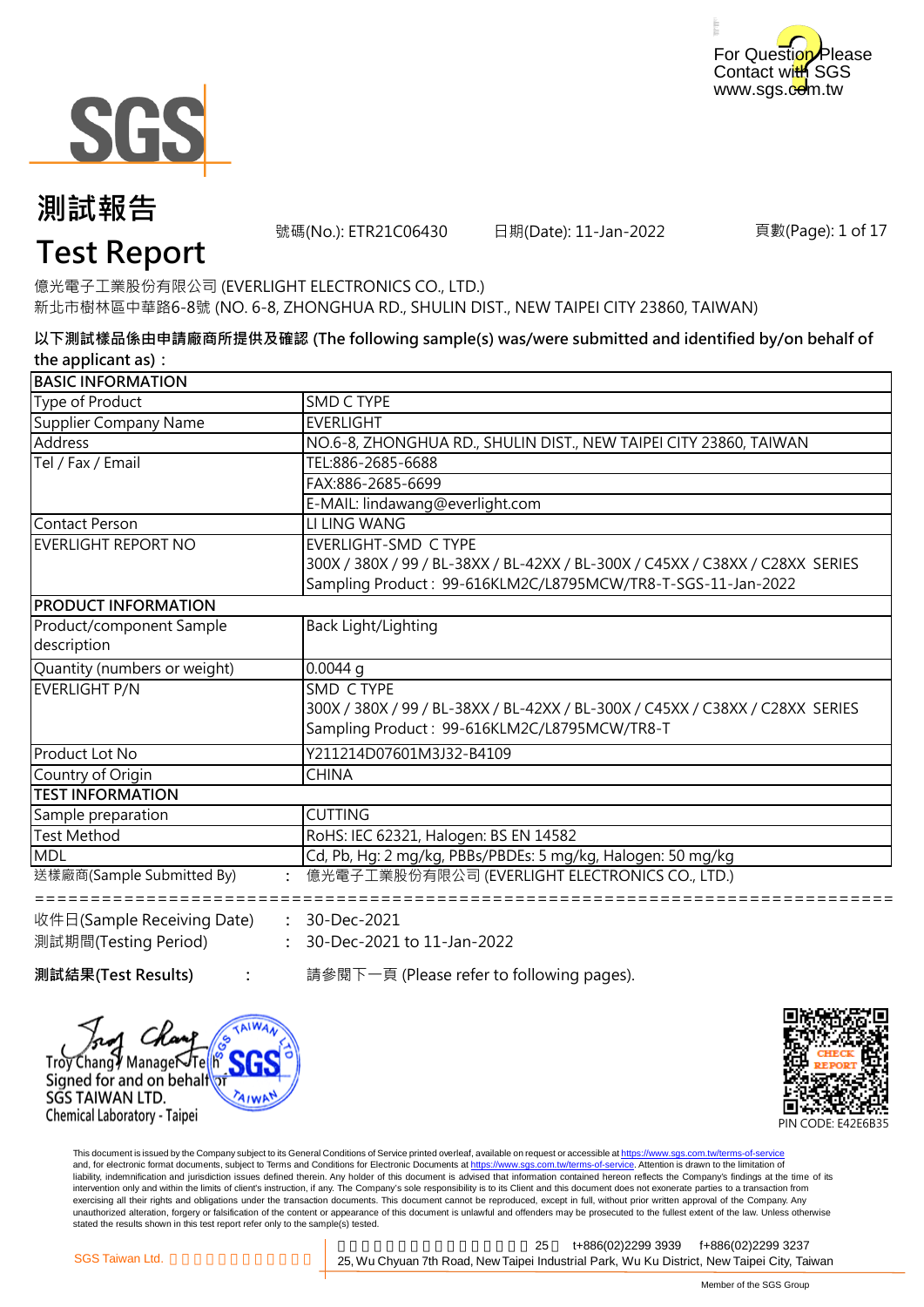

號碼(No.): ETR21C06430 日期(Date): 11-Jan-2022

頁數(Page): 2 of 17

### 億光電子工業股份有限公司 (EVERLIGHT ELECTRONICS CO., LTD.)

新北市樹林區中華路6-8號 (NO. 6-8, ZHONGHUA RD., SHULIN DIST., NEW TAIPEI CITY 23860, TAIWAN)

**測試需求(Test Requested)**

**結 論(Conclusion)**

- **:** (1) 依據客戶指定,參考RoHS 2011/65/EU Annex II及其修訂指令(EU) 2015/863測試 鎘、鉛、汞、六價鉻、多溴聯苯、多溴聯苯醚, DBP, BBP, DEHP, DIBP。 (As specified by client, with reference to RoHS 2011/65/EU Annex II and amending Directive (EU) 2015/863 to determine Cadmium, Lead, Mercury, Cr(VI), PBBs, PBDEs, DBP, BBP, DEHP, DIBP contents in the submitted sample(s).)
	- (2) 依據客戶指定,測試 PAHs 及其他測項。 (As specified by client, to test PAHs and other item(s).)
- **:** (1) 根據客戶所提供的樣品,其鎘、鉛、汞、六價鉻、多溴聯苯、多溴聯苯醚, DBP, BBP, DEHP, DIBP的測試結果符合RoHS 2011/65/EU Annex II暨其修訂指令(EU) 2015/863 之限值要求。 (Based on the performed tests on submitted sample(s), the test results of Cadmium, Lead, Mercury, Cr(VI), PBBs, PBDEs, DBP, BBP, DEHP, DIBP comply with the limits as set by RoHS Directive (EU) 2015/863 amending Annex II to Directive 2011/65/EU.)
	- (2) 根據客戶所提供的樣品,多環芳香烴測試結果符合德國產品安全委員會(AfPS) GS PAHs第 3 類 「其它產品」之限值要求。(Based upon the performed tests on the submitted sample(s), the test results of PAHs (15 items) comply with the limits of PAHs requirement (Category 3)「Other consumer products」 as set by German Committee on Product Safety (AfPS) GS PAHs.)

### **測試部位敘述 (Test Part Description)**

No.1 **:** : SMD C TYPE

### **測試結果 (Test Results)**

| 測試項目                                                 | 測試方法                                                                                                                                             | 單位    | <b>MDL</b> | 結果       | 限值      |
|------------------------------------------------------|--------------------------------------------------------------------------------------------------------------------------------------------------|-------|------------|----------|---------|
| (Test Items)                                         | (Method)                                                                                                                                         |       |            | (Result) | (Limit) |
|                                                      |                                                                                                                                                  |       |            | No.1     |         |
| 鎘 (Cd) (Cadmium (Cd)) (CAS No.:<br>7440-43-9)        | mg/kg<br>參考IEC 62321-5: 2013, 以感應耦合電漿發射光<br> 譜儀分析。(With reference to IEC 62321-5: 2013, <br>mg/kg<br>analysis was performed by ICP-OES.)         |       |            | n.d.     | 100     |
| 銟 (Pb) (Lead (Pb)) (CAS No.: 7439-<br>$ 92-1\rangle$ |                                                                                                                                                  |       |            | 4.92     | 1000    |
| 汞 (Hg) (Mercury (Hg)) (CAS No.:<br>$[7439-97-6]$     | 参考IEC 62321-4: 2013+ AMD1: 2017 · 以感應耦<br>合電漿發射光譜儀分析。(With reference to IEC<br>62321-4: 2013+ AMD1: 2017, analysis was<br>performed by ICP-OES.) | mg/kg |            | n.d      | 1000    |

This document is issued by the Company subject to its General Conditions of Service printed overleaf, available on request or accessible at https://www.sgs.com.tw/terms-of-service and, for electronic format documents, subject to Terms and Conditions for Electronic Documents at https://www.sgs.com.tw/terms-of-service. Attention is drawn to the limitation of liability, indemnification and jurisdiction issues defined therein. Any holder of this document is advised that information contained hereon reflects the Company's findings at the time of its intervention only and within the limits of client's instruction, if any. The Company's sole responsibility is to its Client and this document does not exonerate parties to a transaction from exercising all their rights and obligations under the transaction documents. This document cannot be reproduced, except in full, without prior written approval of the Company. Any unauthorized alteration, forgery or falsification of the content or appearance of this document is unlawful and offenders may be prosecuted to the fullest extent of the law. Unless otherwise stated the results shown in this test report refer only to the sample(s) tested.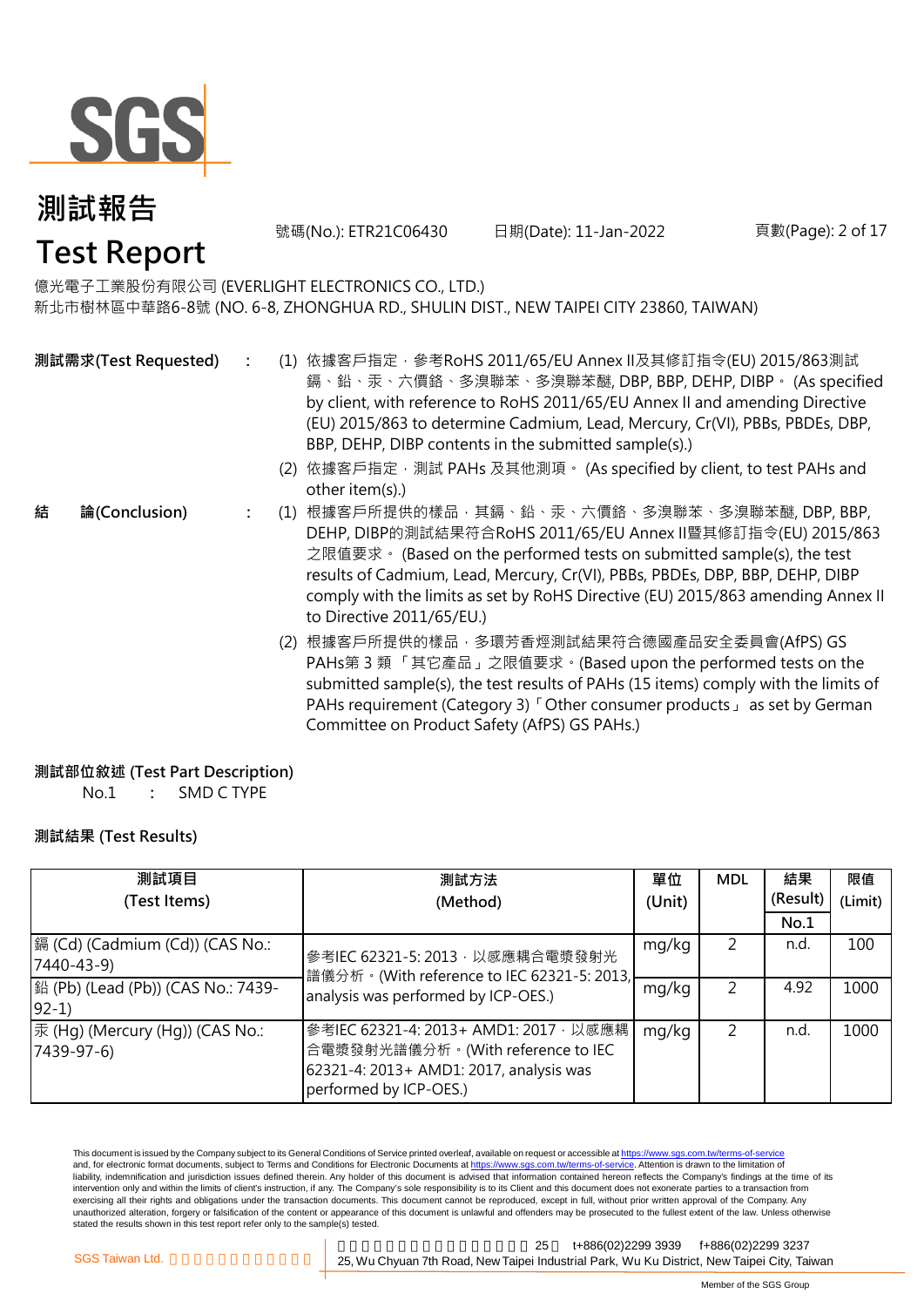

號碼(No.): ETR21C06430 日期(Date): 11-Jan-2022

#### 頁數(Page): 3 of 17

億光電子工業股份有限公司 (EVERLIGHT ELECTRONICS CO., LTD.)

新北市樹林區中華路6-8號 (NO. 6-8, ZHONGHUA RD., SHULIN DIST., NEW TAIPEI CITY 23860, TAIWAN)

| 測試項目                             | 測試方法                                      | 單位     | <b>MDL</b>        | 結果       | 限值                       |
|----------------------------------|-------------------------------------------|--------|-------------------|----------|--------------------------|
| (Test Items)                     | (Method)                                  | (Unit) |                   | (Result) | (Limit)                  |
|                                  |                                           |        |                   | No.1     |                          |
| 六價鉻 Cr(VI) (Hexavalent Chromium  | 參考IEC 62321-7-2: 2017, 以紫外光-可見光分光         | mg/kg  | 8                 | n.d.     | 1000                     |
| Cr(VI)) (CAS No.: 18540-29-9)    | 光度計分析。(With reference to IEC 62321-7-2:   |        |                   |          |                          |
|                                  | 2017, analysis was performed by UV-VIS.)  |        |                   |          |                          |
| ·溴聯苯 (Monobromobiphenyl)         |                                           | mg/kg  | 5                 | n.d.     |                          |
| 澳聯苯 (Dibromobiphenyl)            |                                           | mg/kg  | $\overline{5}$    | n.d.     |                          |
| 三溴聯苯 (Tribromobiphenyl)          |                                           | mg/kg  | 5                 | n.d.     | $\overline{a}$           |
| 四溴聯苯 (Tetrabromobiphenyl)        |                                           | mg/kg  | 5                 | n.d.     |                          |
| 五溴聯苯 (Pentabromobiphenyl)        |                                           | mg/kg  | $\overline{5}$    | n.d.     | $\overline{a}$           |
| 六溴聯苯 (Hexabromobiphenyl)         |                                           | mg/kg  | 5                 | n.d.     | $\overline{a}$           |
| 七溴聯苯 (Heptabromobiphenyl)        |                                           | mg/kg  | $\overline{5}$    | n.d.     |                          |
| 八溴聯苯 (Octabromobiphenyl)         |                                           | mg/kg  | 5                 | n.d.     | $\overline{a}$           |
| 九溴聯苯 (Nonabromobiphenyl)         |                                           | mg/kg  | 5                 | n.d.     | $\overline{a}$           |
| 十溴聯苯 (Decabromobiphenyl)         | 參考IEC 62321-6: 2015, 以氣相層析儀/質譜儀分          | mg/kg  | $\overline{5}$    | n.d.     |                          |
| 多溴聯苯總和 (Sum of PBBs)             | 析 · (With reference to IEC 62321-6: 2015, | mg/kg  | $\qquad \qquad -$ | n.d.     | 1000                     |
| -溴聯苯醚 (Monobromodiphenyl ether)  | analysis was performed by GC/MS.)         | mg/kg  | 5                 | n.d.     |                          |
| 二溴聯苯醚 (Dibromodiphenyl ether)    |                                           | mg/kg  | 5                 | n.d.     |                          |
| 三溴聯苯醚 (Tribromodiphenyl ether)   |                                           | mg/kg  | 5                 | n.d.     | $\blacksquare$           |
| 四溴聯苯醚 (Tetrabromodiphenyl ether) |                                           | mg/kg  | 5                 | n.d.     |                          |
| 五溴聯苯醚 (Pentabromodiphenyl ether) |                                           | mg/kg  | 5                 | n.d.     | $\overline{\phantom{a}}$ |
| 六溴聯苯醚 (Hexabromodiphenyl ether)  |                                           | mg/kg  | 5                 | n.d.     | $\overline{\phantom{a}}$ |
| 七溴聯苯醚 (Heptabromodiphenyl ether) |                                           | mg/kg  | $\overline{5}$    | n.d.     |                          |
| 八溴聯苯醚 (Octabromodiphenyl ether)  |                                           | mg/kg  | 5                 | n.d.     | $\equiv$                 |
| 九溴聯苯醚 (Nonabromodiphenyl ether)  |                                           | mg/kg  | 5                 | n.d.     | $\overline{\phantom{a}}$ |
| 十溴聯苯醚 (Decabromodiphenyl ether)  |                                           | mg/kg  | 5                 | n.d.     |                          |
| 多溴聯苯醚總和 (Sum of PBDEs)           |                                           | mg/kg  | $\overline{a}$    | n.d.     | 1000                     |

This document is issued by the Company subject to its General Conditions of Service printed overleaf, available on request or accessible at <u>https://www.sgs.com.tw/terms-of-service</u><br>and, for electronic format documents, su liability, indemnification and jurisdiction issues defined therein. Any holder of this document is advised that information contained hereon reflects the Company's findings at the time of its intervention only and within the limits of client's instruction, if any. The Company's sole responsibility is to its Client and this document does not exonerate parties to a transaction from exercising all their rights and obligations under the transaction documents. This document cannot be reproduced, except in full, without prior written approval of the Company. Any<br>unauthorized alteration, forgery or falsif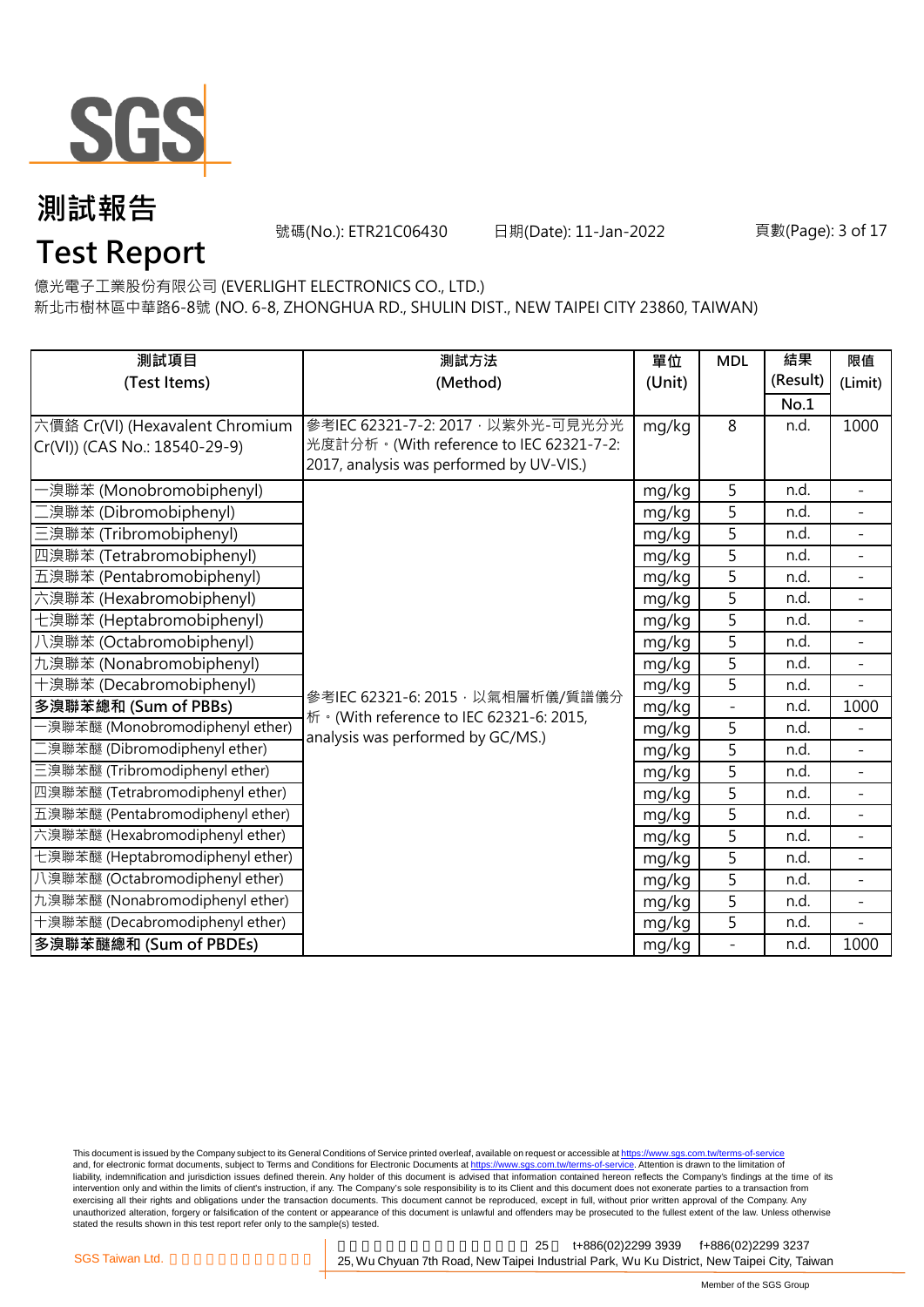

號碼(No.): ETR21C06430 日期(Date): 11-Jan-2022

#### 頁數(Page): 4 of 17

億光電子工業股份有限公司 (EVERLIGHT ELECTRONICS CO., LTD.)

新北市樹林區中華路6-8號 (NO. 6-8, ZHONGHUA RD., SHULIN DIST., NEW TAIPEI CITY 23860, TAIWAN)

| 測試項目<br>(Test Items)                                                                     | 測試方法<br>(Method)                                                                                                    | 單位<br>(Unit) | <b>MDL</b> | 結果<br>(Result)<br>No.1 | 限值<br>(Limit) |
|------------------------------------------------------------------------------------------|---------------------------------------------------------------------------------------------------------------------|--------------|------------|------------------------|---------------|
| 鄰苯二甲酸丁苯甲酯 (BBP) (Butyl<br>benzyl phthalate (BBP)) (CAS No.: 85-<br>$68-7)$               | 參考IEC 62321-8: 2017, 以氣相層析儀/質譜儀分<br>桥 · (With reference to IEC 62321-8: 2017,<br>analysis was performed by GC/MS.)  | mg/kg        | 50         | n.d.                   | 1000          |
| 鄰苯二甲酸二丁酯 (DBP) (Dibutyl<br>phthalate (DBP)) (CAS No.: 84-74-2)                           | 參考IEC 62321-8: 2017, 以氣相層析儀/質譜儀分<br>析 · (With reference to IEC 62321-8: 2017,<br>analysis was performed by GC/MS.)  | mg/kg        | 50         | n.d.                   | 1000          |
| 鄰苯二甲酸二(2-乙基己基)酯 (DEHP)<br>(Di-(2-ethylhexyl) phthalate (DEHP))<br>(CAS No.: 117-81-7)    | 參考IEC 62321-8: 2017, 以氣相層析儀/質譜儀分<br>析 · (With reference to IEC 62321-8: 2017,<br>analysis was performed by GC/MS.)  | mg/kg        | 50         | n.d.                   | 1000          |
| 鄰苯二甲酸二異丁酯 (DIBP) (Diisobutyl<br>phthalate (DIBP)) (CAS No.: 84-69-5)                     | 參考IEC 62321-8: 2017, 以氣相層析儀/質譜儀分<br>析 · (With reference to IEC 62321-8: 2017,<br>analysis was performed by GC/MS.)  | mg/kg        | 50         | n.d.                   | 1000          |
| 鄰苯二甲酸二異癸酯 (DIDP)<br>(Diisodecyl phthalate (DIDP)) (CAS<br>No.: 26761-40-0, 68515-49-1)   | 參考IEC 62321-8: 2017 · 以氣相層析儀/質譜儀分<br>析 · (With reference to IEC 62321-8: 2017,<br>analysis was performed by GC/MS.) | mg/kg        | 50         | n.d.                   |               |
| 鄰苯二甲酸二異壬酯 (DINP)<br>(Diisononyl phthalate (DINP)) (CAS<br>No.: 28553-12-0, 68515-48-0)   | 參考IEC 62321-8: 2017, 以氣相層析儀/質譜儀分<br>析 · (With reference to IEC 62321-8: 2017,<br>analysis was performed by GC/MS.)  | mg/kg        | 50         | n.d.                   |               |
| 鄰苯二甲酸二正辛酯 (DNOP) (Di-n-<br>octyl phthalate (DNOP)) (CAS No.:<br>$117 - 84 - 0$           | 參考IEC 62321-8: 2017 · 以氣相層析儀/質譜儀分<br>析 · (With reference to IEC 62321-8: 2017,<br>analysis was performed by GC/MS.) | mg/kg        | 50         | n.d.                   |               |
| 鄰苯二甲酸二正戊酯 (DNPP) (Di-n-<br>pentyl phthalate (DNPP)) (CAS No.:<br>$131 - 18 - 0$          | 參考IEC 62321-8: 2017, 以氣相層析儀/質譜儀分<br>析 · (With reference to IEC 62321-8: 2017,<br>analysis was performed by GC/MS.)  | mg/kg        | 50         | n.d.                   |               |
| 鄰苯二甲酸二正己酯 (DNHP) (Di-n-<br>hexyl phthalate (DNHP)) (CAS No.:<br>$84 - 75 - 3$            | 參考IEC 62321-8: 2017, 以氣相層析儀/質譜儀分<br>析 · (With reference to IEC 62321-8: 2017,<br>analysis was performed by GC/MS.)  | mg/kg        | 50         | n.d.                   |               |
| 鄰苯二甲酸雙(2-甲氧基乙基)酯 (DMEP)<br>(Bis(2-methoxyethyl) phthalate (DMEP))<br>(CAS No.: 117-82-8) | 參考IEC 62321-8: 2017, 以氣相層析儀/質譜儀分<br>析 · (With reference to IEC 62321-8: 2017,<br>analysis was performed by GC/MS.)  | mg/kg        | 50         | n.d.                   |               |

This document is issued by the Company subject to its General Conditions of Service printed overleaf, available on request or accessible at <u>https://www.sgs.com.tw/terms-of-service</u><br>and, for electronic format documents, su liability, indemnification and jurisdiction issues defined therein. Any holder of this document is advised that information contained hereon reflects the Company's findings at the time of its intervention only and within the limits of client's instruction, if any. The Company's sole responsibility is to its Client and this document does not exonerate parties to a transaction from exercising all their rights and obligations under the transaction documents. This document cannot be reproduced, except in full, without prior written approval of the Company. Any<br>unauthorized alteration, forgery or falsif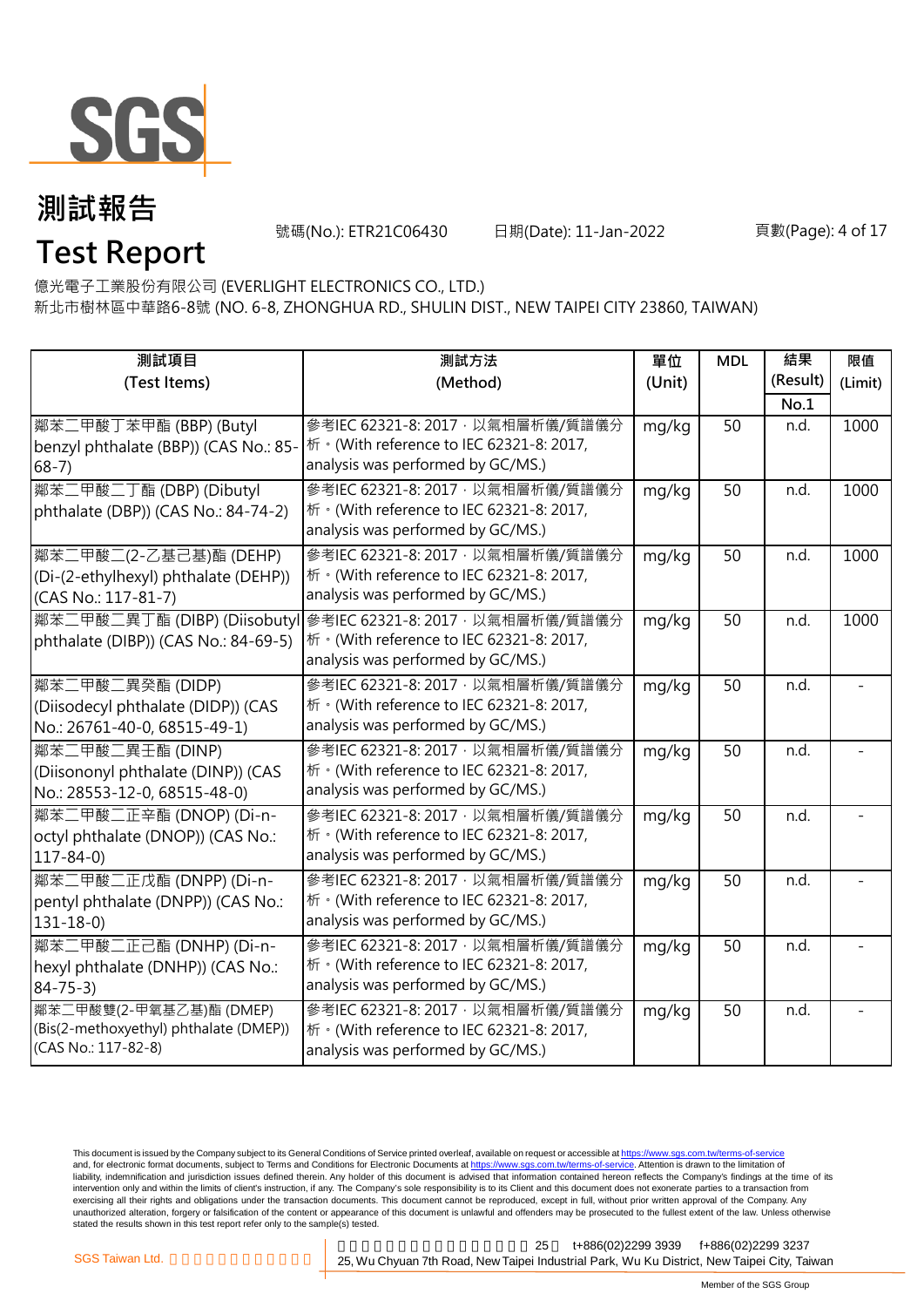

號碼(No.): ETR21C06430 日期(Date): 11-Jan-2022

#### 頁數(Page): 5 of 17

億光電子工業股份有限公司 (EVERLIGHT ELECTRONICS CO., LTD.)

新北市樹林區中華路6-8號 (NO. 6-8, ZHONGHUA RD., SHULIN DIST., NEW TAIPEI CITY 23860, TAIWAN)

| 測試項目                                                                                                                                                                                                                                                                    | 測試方法                                                                                                                  | 單位     | <b>MDL</b>     | 結果<br>(Result) | 限值      |
|-------------------------------------------------------------------------------------------------------------------------------------------------------------------------------------------------------------------------------------------------------------------------|-----------------------------------------------------------------------------------------------------------------------|--------|----------------|----------------|---------|
| (Test Items)                                                                                                                                                                                                                                                            | (Method)                                                                                                              | (Unit) |                | No.1           | (Limit) |
| 六溴環十二烷及所有主要被辨別出的異構物<br>(HBCDD) (α- HBCDD, β- HBCDD, γ- HBCDD)<br>(Hexabromocyclododecane (HBCDD) and al<br>major diastereoisomers identified ( $\alpha$ -<br>HBCDD, β- HBCDD, γ- HBCDD)) (CAS No.:<br>25637-99-4, 3194-55-6 (134237-51-7,<br>134237-50-6, 134237-52-8)) | 參考IEC 62321: 2008, 以氣相層析儀/質譜儀分<br>桥 · (With reference to IEC 62321: 2008, analysis<br>was performed by GC/MS.)        | mg/kg  | 5              | n.d.           |         |
| 氟 (F) (Fluorine (F)) (CAS No.: 14762-<br>$94-8$                                                                                                                                                                                                                         | 參考BS EN 14582: 2016, 以離子層析儀分析。<br>(With reference to BS EN 14582: 2016, analysis<br>was performed by IC.)             | mg/kg  | 50             | 135            |         |
| [氯 (Cl) (Chlorine (Cl)) (CAS No.:<br>$22537 - 15 - 1$                                                                                                                                                                                                                   | 參考BS EN 14582: 2016, 以離子層析儀分析。<br>(With reference to BS EN 14582: 2016, analysis<br>was performed by IC.)             | mg/kg  | 50             | n.d.           |         |
| 澳 (Br) (Bromine (Br)) (CAS No.:<br>$10097 - 32 - 2$                                                                                                                                                                                                                     | 參考BS EN 14582: 2016, 以離子層析儀分析。<br>(With reference to BS EN 14582: 2016, analysis<br>was performed by IC.)             | mg/kg  | 50             | n.d.           |         |
| 碘 (I) (lodine (I)) (CAS No.: 14362-44-<br> 8)                                                                                                                                                                                                                           | 參考BS EN 14582: 2016, 以離子層析儀分析。<br>(With reference to BS EN 14582: 2016, analysis<br>was performed by IC.)             | mg/kg  | 50             | n.d.           |         |
| 全氟辛烷磺酸及其鹽類 (PFOS and its<br>salts) (CAS No.: 1763-23-1 and its<br>salts)                                                                                                                                                                                                | 參考CEN/TS 15968: 2010, 以液相層析串聯質譜<br>儀分析。(With reference to CEN/TS 15968:<br>2010, analysis was performed by LC/MS/MS.) | mg/kg  | 0.01           | n.d.           |         |
| 全氟辛酸及其鹽類 (PFOA and its salts)<br>(CAS No.: 335-67-1 and its salts)                                                                                                                                                                                                      | 參考CEN/TS 15968: 2010, 以液相層析串聯質譜<br>儀分析。(With reference to CEN/TS 15968:<br>2010, analysis was performed by LC/MS/MS.) | mg/kg  | 0.01           | n.d.           |         |
| 鈹 (Be) (Beryllium (Be)) (CAS No.:<br>7440-41-7)                                                                                                                                                                                                                         | 參考US EPA 3052: 1996, 以感應耦合電漿發射光<br>譜儀分析。(With reference to US EPA 3052:<br>1996, analysis was performed by ICP-OES.)  | mg/kg  | $\overline{2}$ | n.d.           |         |

This document is issued by the Company subject to its General Conditions of Service printed overleaf, available on request or accessible at <u>https://www.sgs.com.tw/terms-of-service</u><br>and, for electronic format documents, su liability, indemnification and jurisdiction issues defined therein. Any holder of this document is advised that information contained hereon reflects the Company's findings at the time of its intervention only and within the limits of client's instruction, if any. The Company's sole responsibility is to its Client and this document does not exonerate parties to a transaction from exercising all their rights and obligations under the transaction documents. This document cannot be reproduced, except in full, without prior written approval of the Company. Any<br>unauthorized alteration, forgery or falsif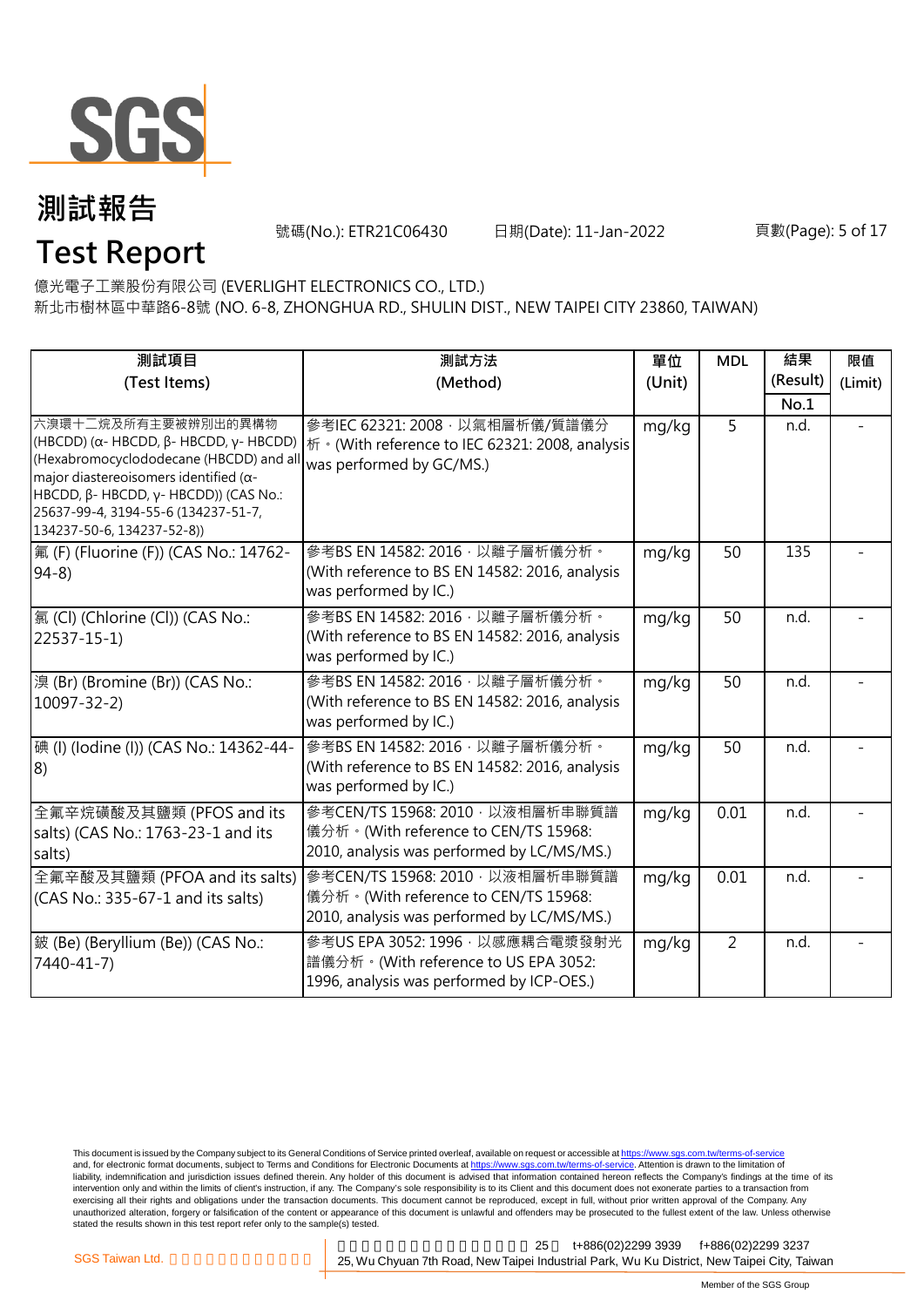

### **測試報告**

號碼(No.): ETR21C06430 日期(Date): 11-Jan-2022

#### 頁數(Page): 6 of 17

### **Test Report**

億光電子工業股份有限公司 (EVERLIGHT ELECTRONICS CO., LTD.)

新北市樹林區中華路6-8號 (NO. 6-8, ZHONGHUA RD., SHULIN DIST., NEW TAIPEI CITY 23860, TAIWAN)

| 測試項目                                                     | 測試方法                                                                              | 單位     | <b>MDL</b>               | 結果       | 限值       |
|----------------------------------------------------------|-----------------------------------------------------------------------------------|--------|--------------------------|----------|----------|
| (Test Items)                                             | (Method)                                                                          | (Unit) |                          | (Result) | (Limit)  |
|                                                          |                                                                                   |        |                          | No.1     |          |
| 多環芳香烴 (Polycyclic Aromatic                               |                                                                                   |        |                          |          |          |
| Hydrocarbons) (PAHs)                                     |                                                                                   |        |                          |          |          |
| 苯駢(a)芘 (Benzo[a]pyrene) (CAS No.: 50-<br>$32-8$          |                                                                                   | mg/kg  | 0.2                      | n.d.     | Δ        |
| 苯駢(e)芘 (Benzo[e]pyrene) (CAS No.:<br>$192 - 97 - 2$      |                                                                                   | mg/kg  | 0.2                      | n.d.     | Δ        |
| 苯駢蒽 (Benzo[a]anthracene) (CAS No.:<br>$56 - 55 - 3$      |                                                                                   | mg/kg  | 0.2                      | n.d.     | Δ        |
| 苯(b)苯駢芴 (Benzo[b]fluoranthene) (CAS<br>No.: 205-99-2)    |                                                                                   | mg/kg  | 0.2                      | n.d.     | Δ        |
| 苯(j)苯駢芴 (Benzo[j]fluoranthene) (CAS<br>No.: 205-82-3)    |                                                                                   | mg/kg  | 0.2                      | n.d.     | Δ        |
| 苯(k)苯駢芴 (Benzo[k]fluoranthene) (CAS<br>No.: 207-08-9)    |                                                                                   | mg/kg  | 0.2                      | n.d.     | Δ        |
| 蔰 (Chrysene) (CAS No.: 218-01-9)                         | 參考AfPS GS 2019:01 PAK, 以氣相層析儀/質譜儀                                                 | mg/kg  | 0.2                      | n.d.     | Δ        |
| 二苯駢蒽 (Dibenzo[a,h]anthracene) (CAS<br>No.: 53-70-3)      | 分析 · (With reference to AfPS GS 2019:01 PAK,<br>analysis was performed by GC/MS.) | mg/kg  | 0.2                      | n.d.     | Δ        |
| 苯駢苝 (Benzo[g,h,i]perylene) (CAS No.:<br>$191 - 24 - 2)$  |                                                                                   | mg/kg  | 0.2                      | n.d.     | $\Delta$ |
| 茚酮芘 (Indeno[1,2,3-c,d]pyrene) (CAS<br>No.: 193-39-5)     |                                                                                   | mg/kg  | 0.2                      | n.d.     | Δ        |
| 蒽 (Anthracene) (CAS No.: 120-12-7)                       |                                                                                   | mg/kg  | 0.2                      | n.d.     | Δ        |
| 苯駢芴 (Fluoranthene) (CAS No.: 206-44-<br>$\vert 0\rangle$ |                                                                                   | mg/kg  | 0.2                      | n.d.     | Δ        |
| 菲 (Phenanthrene) (CAS No.: 85-01-8)                      |                                                                                   | mg/kg  | 0.2                      | n.d.     | $\Delta$ |
| 芘 (Pyrene) (CAS No.: 129-00-0)                           |                                                                                   | mg/kg  | 0.2                      | n.d.     | Δ        |
| 萘 (Naphthalene) (CAS No.: 91-20-3)                       |                                                                                   | mg/kg  | 0.2                      | n.d.     | Δ        |
| 多環芳香烴15項總和 (Sum of 15 PAHs)                              |                                                                                   | mg/kg  | $\overline{\phantom{a}}$ | n.d.     | Δ        |

This document is issued by the Company subject to its General Conditions of Service printed overleaf, available on request or accessible at <u>https://www.sgs.com.tw/terms-of-service</u><br>and, for electronic format documents, su liability, indemnification and jurisdiction issues defined therein. Any holder of this document is advised that information contained hereon reflects the Company's findings at the time of its intervention only and within the limits of client's instruction, if any. The Company's sole responsibility is to its Client and this document does not exonerate parties to a transaction from exercising all their rights and obligations under the transaction documents. This document cannot be reproduced, except in full, without prior written approval of the Company. Any<br>unauthorized alteration, forgery or falsif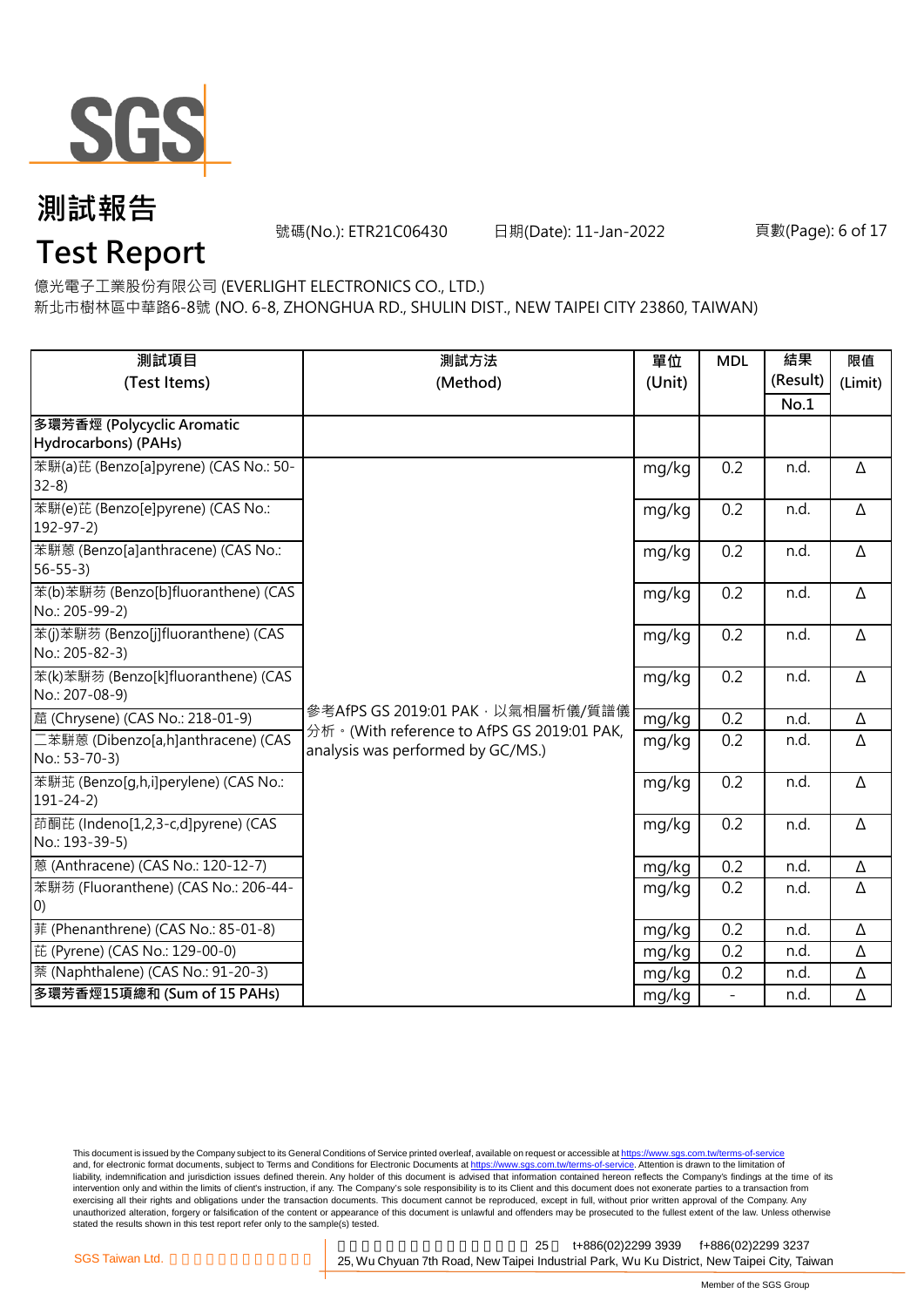

號碼(No.): ETR21C06430 日期(Date): 11-Jan-2022

頁數(Page): 7 of 17

#### 億光電子工業股份有限公司 (EVERLIGHT ELECTRONICS CO., LTD.)

新北市樹林區中華路6-8號 (NO. 6-8, ZHONGHUA RD., SHULIN DIST., NEW TAIPEI CITY 23860, TAIWAN)

#### **備註(Note):**

- 1. mg/kg = ppm;0.1wt% = 1000ppm
- 2. MDL = Method Detection Limit (方法偵測極限值)
- 3. n.d. = Not Detected (未檢出) ; 小於MDL / Less than MDL
- 4. "-" = Not Regulated (無規格值)
- 5. 符合性結果之判定係以測試結果與限值做比較。(The statement of compliance conformity is based on comparison of testing results and limits.)

This document is issued by the Company subject to its General Conditions of Service printed overleaf, available on request or accessible at https://www.sgs.com.tw/terms-of-service and, for electronic format documents, subject to Terms and Conditions for Electronic Documents at https://www.sgs.com.tw/terms-of-service. Attention is drawn to the limitation of liability, indemnification and jurisdiction issues defined therein. Any holder of this document is advised that information contained hereon reflects the Company's findings at the time of its intervention only and within the limits of client's instruction, if any. The Company's sole responsibility is to its Client and this document does not exonerate parties to a transaction from exercising all their rights and obligations under the transaction documents. This document cannot be reproduced, except in full, without prior written approval of the Company. Any<br>unauthorized alteration, forgery or falsif stated the results shown in this test report refer only to the sample(s) tested.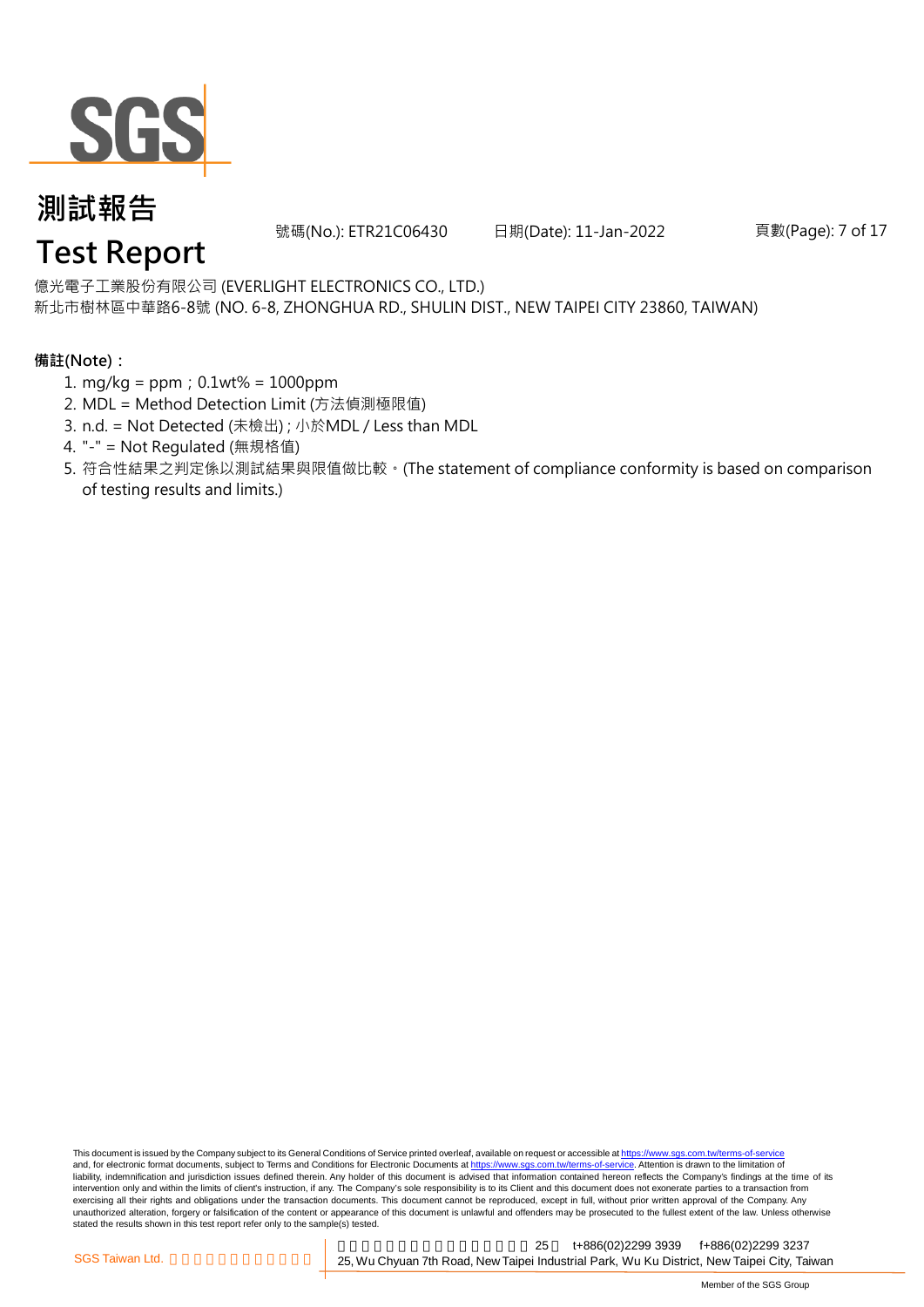

號碼(No.): ETR21C06430 日期(Date): 11-Jan-2022

億光電子工業股份有限公司 (EVERLIGHT ELECTRONICS CO., LTD.) 新北市樹林區中華路6-8號 (NO. 6-8, ZHONGHUA RD., SHULIN DIST., NEW TAIPEI CITY 23860, TAIWAN)

### Δ **德國產品安全委員會(AfPS): GS PAHs 要求**

#### **AfPS (German commission for Product Safety): GS PAHs requirements**

|                                 | 第1類(Category 1)                                                                                                                                                                                     | 第 2 類(Category 2)                                                                                                                                                                                                     |                                   | 第3類(Category 3)                                                                                                                                                                     |                                                |  |
|---------------------------------|-----------------------------------------------------------------------------------------------------------------------------------------------------------------------------------------------------|-----------------------------------------------------------------------------------------------------------------------------------------------------------------------------------------------------------------------|-----------------------------------|-------------------------------------------------------------------------------------------------------------------------------------------------------------------------------------|------------------------------------------------|--|
| 項目<br>(Parameter)               | 意圖放入口中的材料或者長<br>時間接觸皮膚(超過 30秒)<br>材料和 3 歲以下兒童使用的 (Materials that are not in<br>產品(Materials intended<br>to be placed in the<br>mouth, or materials in<br>toys (Directive<br>2009/48/EC) or articles | 不屬於第1類的材料,並意圖或<br>可預見與皮膚接觸逾 30秒(長期<br>的 2009/48/EC 定義的玩具 皮膚接觸)或重複的短時間接觸<br>Category 1, with intended or<br>foreseeable long-term skin<br>contact (> 30 seconds) or<br>short-term repetitive contact<br>with the skin) |                                   | 不屬於第1類或第2類的材料<br>並意圖或可預見與皮膚接觸不超<br>過 30 秒(短期皮膚接<br>觸)(Materials not covered by<br>Category 1 or 2, with intended<br>or foreseeable short-term skin<br>contact $( \leq 30$ seconds)) |                                                |  |
|                                 | for children up to 3 years<br>of age with intended<br>long-term skin contact (><br>30 seconds))                                                                                                     | la.<br>供 14 歳以下兒童<br>使用的產品(Use<br>by children under consumer<br>14)                                                                                                                                                   | b.<br>其它產品<br>(Other<br>products) | a.<br>供 14 歳以下兒童<br>使用的產品(Use<br>by children<br>under 14)                                                                                                                           | lb.<br>其它產品<br>IOther<br>consumer<br>products) |  |
| Naphthalene                     | $\leq 1$                                                                                                                                                                                            | $\langle$ 2                                                                                                                                                                                                           |                                   | < 10                                                                                                                                                                                |                                                |  |
| Phenanthrene                    |                                                                                                                                                                                                     |                                                                                                                                                                                                                       |                                   |                                                                                                                                                                                     |                                                |  |
| Anthracene                      | $< 1$ Sum                                                                                                                                                                                           | $< 5$ Sum                                                                                                                                                                                                             | $< 10$ Sum                        | $< 20$ Sum                                                                                                                                                                          | $< 50$ Sum                                     |  |
| Fluoranthene                    |                                                                                                                                                                                                     |                                                                                                                                                                                                                       |                                   |                                                                                                                                                                                     |                                                |  |
| Pyrene                          |                                                                                                                                                                                                     |                                                                                                                                                                                                                       |                                   |                                                                                                                                                                                     |                                                |  |
| Benzo[a]anthracene              | < 0.2                                                                                                                                                                                               | < 0.2                                                                                                                                                                                                                 | < 0.5                             | < 0.5                                                                                                                                                                               | $\leq 1$                                       |  |
| Chrysene                        | < 0.2                                                                                                                                                                                               | < 0.2                                                                                                                                                                                                                 | < 0.5                             | < 0.5                                                                                                                                                                               | $\leq 1$                                       |  |
| Benzo[b]fluoranthene            | < 0.2                                                                                                                                                                                               | < 0.2                                                                                                                                                                                                                 | ${}< 0.5$                         | < 0.5                                                                                                                                                                               | $\leq 1$                                       |  |
| Benzo[j]fluoranthene            | < 0.2                                                                                                                                                                                               | < 0.2                                                                                                                                                                                                                 | < 0.5                             | < 0.5                                                                                                                                                                               | $\leq 1$                                       |  |
| Benzo[k]fluoranthene            | < 0.2                                                                                                                                                                                               | < 0.2                                                                                                                                                                                                                 | < 0.5                             | < 0.5                                                                                                                                                                               | < 1                                            |  |
| Benzo[a]pyrene                  | < 0.2                                                                                                                                                                                               | < 0.2                                                                                                                                                                                                                 | < 0.5                             | < 0.5                                                                                                                                                                               | $\leq 1$                                       |  |
| Benzo[e]pyrene                  | < 0.2                                                                                                                                                                                               | < 0.2                                                                                                                                                                                                                 | < 0.5                             | < 0.5                                                                                                                                                                               | $\leq 1$                                       |  |
| Indeno[1,2,3-c,d] pyrene        | < 0.2                                                                                                                                                                                               | < 0.2                                                                                                                                                                                                                 | ${}< 0.5$                         | < 0.5                                                                                                                                                                               | $\leq 1$                                       |  |
| Dibenzo[a,h]anthracene          | < 0.2                                                                                                                                                                                               | < 0.2                                                                                                                                                                                                                 | < 0.5                             | < 0.5                                                                                                                                                                               | $\leq 1$                                       |  |
| Benzo[g,h,i]perylene            | < 0.2                                                                                                                                                                                               | < 0.2                                                                                                                                                                                                                 | < 0.5                             | < 0.5                                                                                                                                                                               | $\leq 1$                                       |  |
| 15 項 PAH 總濃度<br>(Sum of 15 PAH) | $\leq 1$                                                                                                                                                                                            | < 5                                                                                                                                                                                                                   | < 10                              | < 20                                                                                                                                                                                | < 50                                           |  |

單位(Unit):mg/kg

This document is issued by the Company subject to its General Conditions of Service printed overleaf, available on request or accessible at https://www.sgs.com.tw/terms-of-service and, for electronic format documents, subject to Terms and Conditions for Electronic Documents at https://www.sgs.com.tw/terms-of-service. Attention is drawn to the limitation of liability, indemnification and jurisdiction issues defined therein. Any holder of this document is advised that information contained hereon reflects the Company's findings at the time of its intervention only and within the limits of client's instruction, if any. The Company's sole responsibility is to its Client and this document does not exonerate parties to a transaction from exercising all their rights and obligations under the transaction documents. This document cannot be reproduced, except in full, without prior written approval of the Company. Any<br>unauthorized alteration, forgery or falsif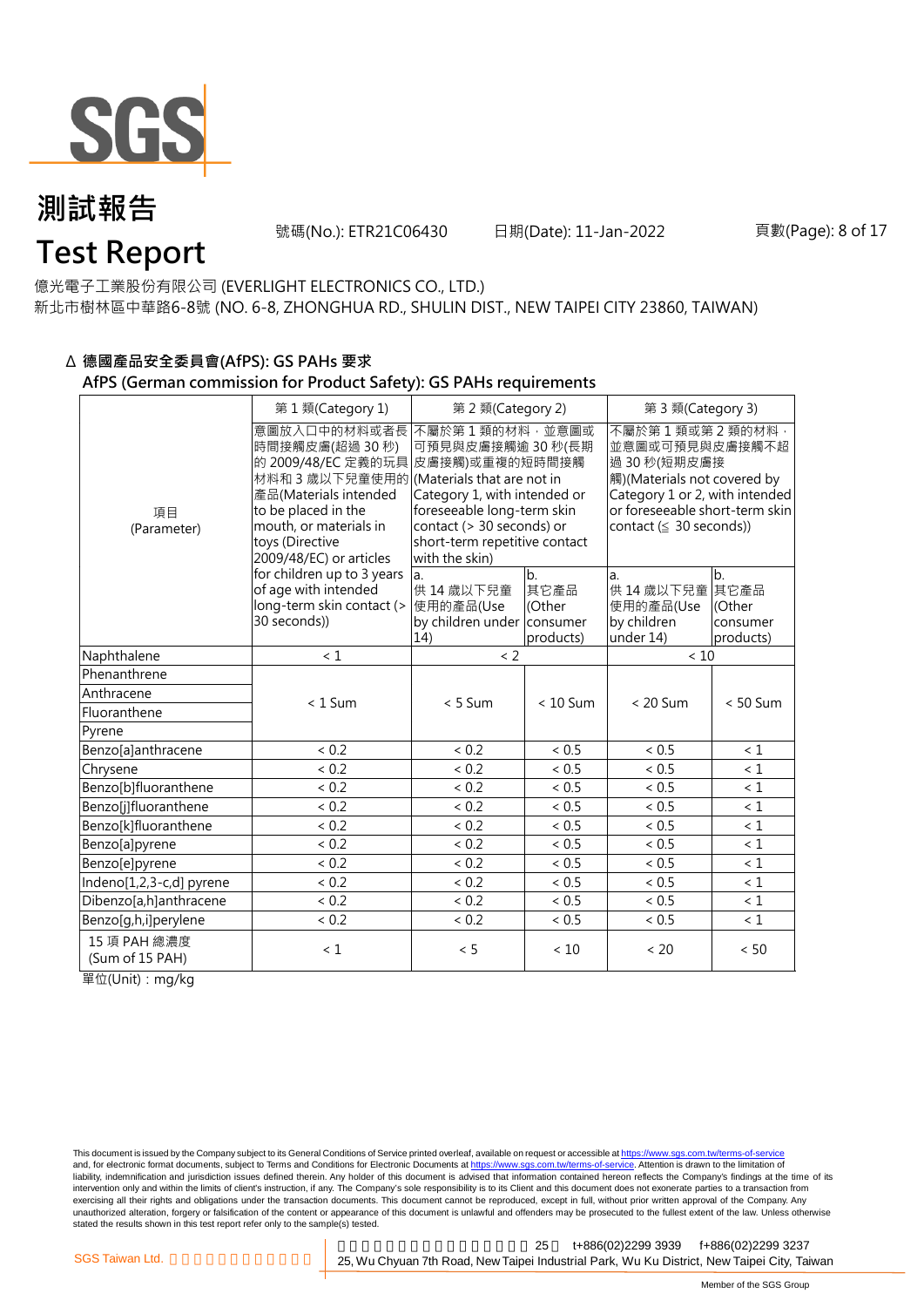

號碼(No.): ETR21C06430 日期(Date): 11-Jan-2022

頁數(Page): 9 of 17

億光電子工業股份有限公司 (EVERLIGHT ELECTRONICS CO., LTD.)

新北市樹林區中華路6-8號 (NO. 6-8, ZHONGHUA RD., SHULIN DIST., NEW TAIPEI CITY 23860, TAIWAN)

#### **重金屬流程圖 / Analytical flow chart of Heavy Metal**

根據以下的流程圖之條件,樣品已完全溶解。 (六價鉻測試方法除外)

These samples were dissolved totally by pre-conditioning method according to below flow chart.

(Cr<sup>6+</sup> test method excluded)



This document is issued by the Company subject to its General Conditions of Service printed overleaf, available on request or accessible at https://www.sgs.com.tw/terms-of-service and, for electronic format documents, subject to Terms and Conditions for Electronic Documents at https://www.sgs.com.tw/terms-of-service. Attention is drawn to the limitation of liability, indemnification and jurisdiction issues defined therein. Any holder of this document is advised that information contained hereon reflects the Company's findings at the time of its intervention only and within the limits of client's instruction, if any. The Company's sole responsibility is to its Client and this document does not exonerate parties to a transaction from exercising all their rights and obligations under the transaction documents. This document cannot be reproduced, except in full, without prior written approval of the Company. Any<br>unauthorized alteration, forgery or falsif stated the results shown in this test report refer only to the sample(s) tested.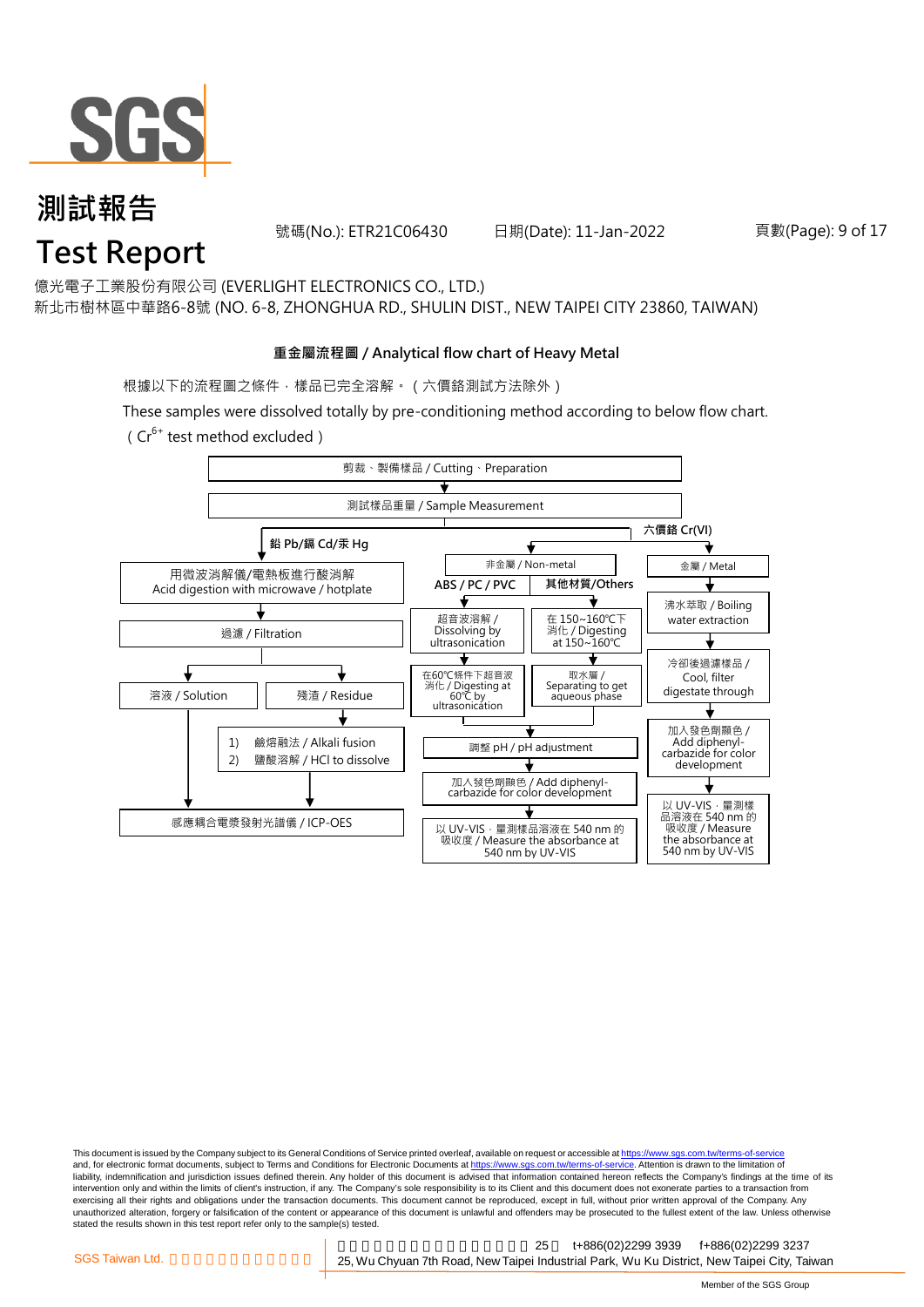

號碼(No.): ETR21C06430 日期(Date): 11-Jan-2022

頁數(Page): 10 of 17

億光電子工業股份有限公司 (EVERLIGHT ELECTRONICS CO., LTD.)

新北市樹林區中華路6-8號 (NO. 6-8, ZHONGHUA RD., SHULIN DIST., NEW TAIPEI CITY 23860, TAIWAN)

#### **多溴聯苯/多溴聯苯醚分析流程圖 / Analytical flow chart - PBBs/PBDEs**



This document is issued by the Company subject to its General Conditions of Service printed overleaf, available on request or accessible at https://www.sgs.com.tw/terms-of-service and, for electronic format documents, subject to Terms and Conditions for Electronic Documents at https://www.sgs.com.tw/terms-of-service. Attention is drawn to the limitation of liability, indemnification and jurisdiction issues defined therein. Any holder of this document is advised that information contained hereon reflects the Company's findings at the time of its intervention only and within the limits of client's instruction, if any. The Company's sole responsibility is to its Client and this document does not exonerate parties to a transaction from exercising all their rights and obligations under the transaction documents. This document cannot be reproduced, except in full, without prior written approval of the Company. Any<br>unauthorized alteration, forgery or falsif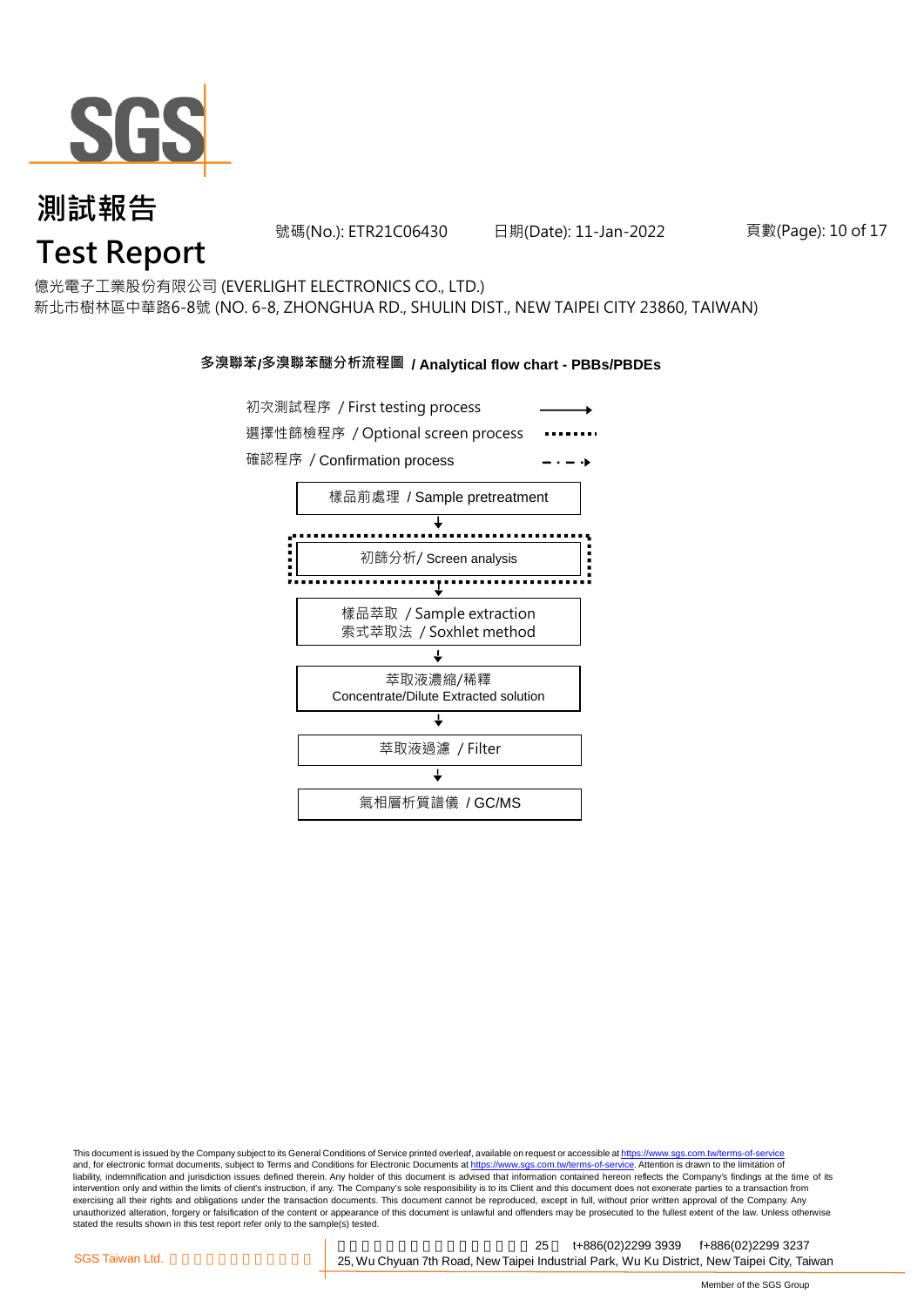

號碼(No.): ETR21C06430 日期(Date): 11-Jan-2022

頁數(Page): 11 of 17

### 億光電子工業股份有限公司 (EVERLIGHT ELECTRONICS CO., LTD.)

新北市樹林區中華路6-8號 (NO. 6-8, ZHONGHUA RD., SHULIN DIST., NEW TAIPEI CITY 23860, TAIWAN)

#### **可塑劑分析流程圖 / Analytical flow chart - Phthalate**



**【測試方法/Test method: IEC 62321-8】**

This document is issued by the Company subject to its General Conditions of Service printed overleaf, available on request or accessible at <u>https://www.sgs.com.tw/terms-of-service</u><br>and, for electronic format documents, su liability, indemnification and jurisdiction issues defined therein. Any holder of this document is advised that information contained hereon reflects the Company's findings at the time of its intervention only and within the limits of client's instruction, if any. The Company's sole responsibility is to its Client and this document does not exonerate parties to a transaction from exercising all their rights and obligations under the transaction documents. This document cannot be reproduced, except in full, without prior written approval of the Company. Any<br>unauthorized alteration, forgery or falsif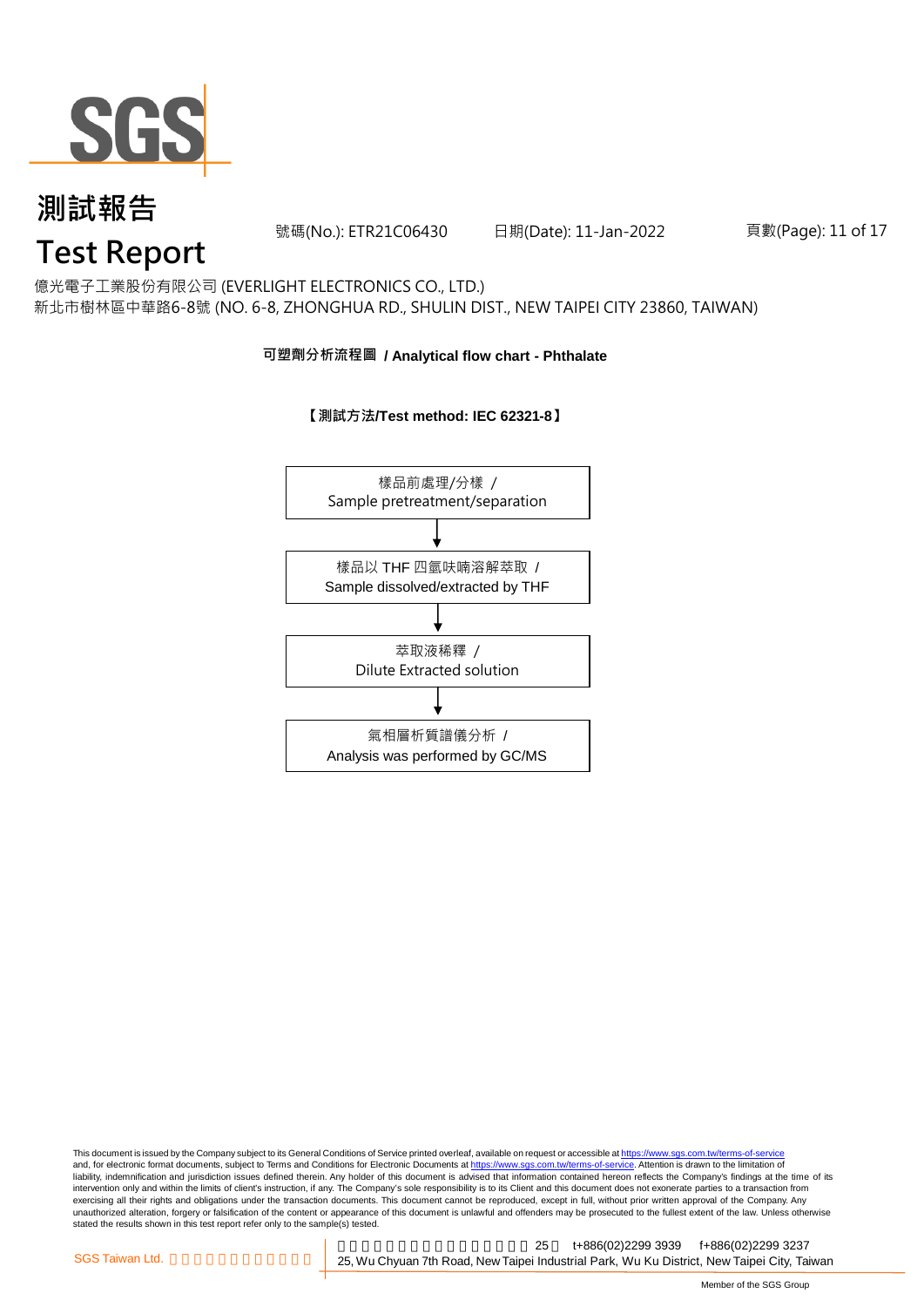

號碼(No.): ETR21C06430 日期(Date): 11-Jan-2022

頁數(Page): 12 of 17

#### 億光電子工業股份有限公司 (EVERLIGHT ELECTRONICS CO., LTD.)

新北市樹林區中華路6-8號 (NO. 6-8, ZHONGHUA RD., SHULIN DIST., NEW TAIPEI CITY 23860, TAIWAN)

#### **六溴環十二烷分析流程圖 / Analytical flow chart - HBCDD**



This document is issued by the Company subject to its General Conditions of Service printed overleaf, available on request or accessible at <u>https://www.sgs.com.tw/terms-of-service</u><br>and, for electronic format documents, su liability, indemnification and jurisdiction issues defined therein. Any holder of this document is advised that information contained hereon reflects the Company's findings at the time of its intervention only and within the limits of client's instruction, if any. The Company's sole responsibility is to its Client and this document does not exonerate parties to a transaction from exercising all their rights and obligations under the transaction documents. This document cannot be reproduced, except in full, without prior written approval of the Company. Any<br>unauthorized alteration, forgery or falsif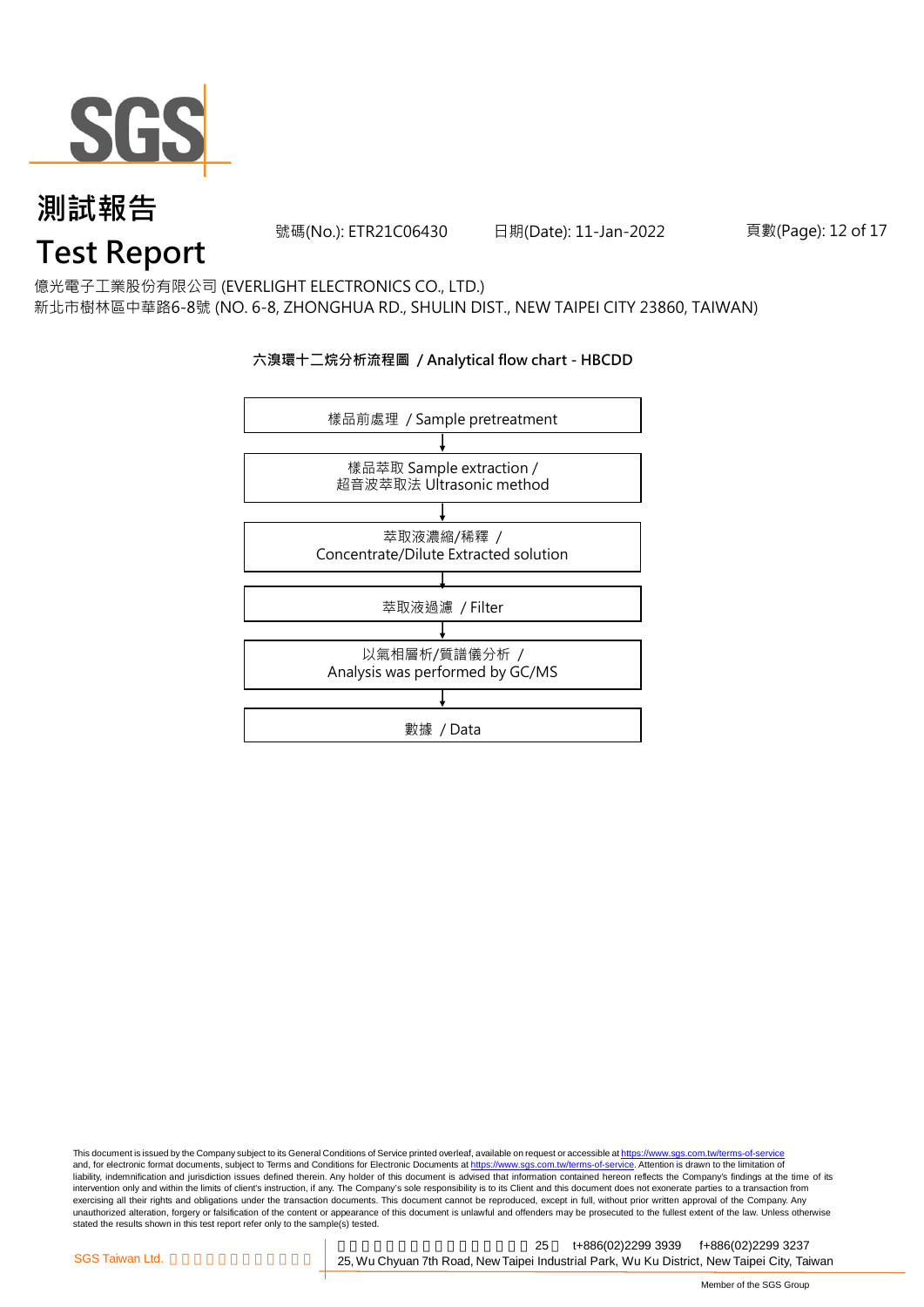

號碼(No.): ETR21C06430 日期(Date): 11-Jan-2022

頁數(Page): 13 of 17

億光電子工業股份有限公司 (EVERLIGHT ELECTRONICS CO., LTD.)

新北市樹林區中華路6-8號 (NO. 6-8, ZHONGHUA RD., SHULIN DIST., NEW TAIPEI CITY 23860, TAIWAN)



#### **鹵素分析流程圖 / Analytical flow chart - Halogen**

This document is issued by the Company subject to its General Conditions of Service printed overleaf, available on request or accessible at <u>https://www.sgs.com.tw/terms-of-service</u><br>and, for electronic format documents, su liability, indemnification and jurisdiction issues defined therein. Any holder of this document is advised that information contained hereon reflects the Company's findings at the time of its intervention only and within the limits of client's instruction, if any. The Company's sole responsibility is to its Client and this document does not exonerate parties to a transaction from exercising all their rights and obligations under the transaction documents. This document cannot be reproduced, except in full, without prior written approval of the Company. Any<br>unauthorized alteration, forgery or falsif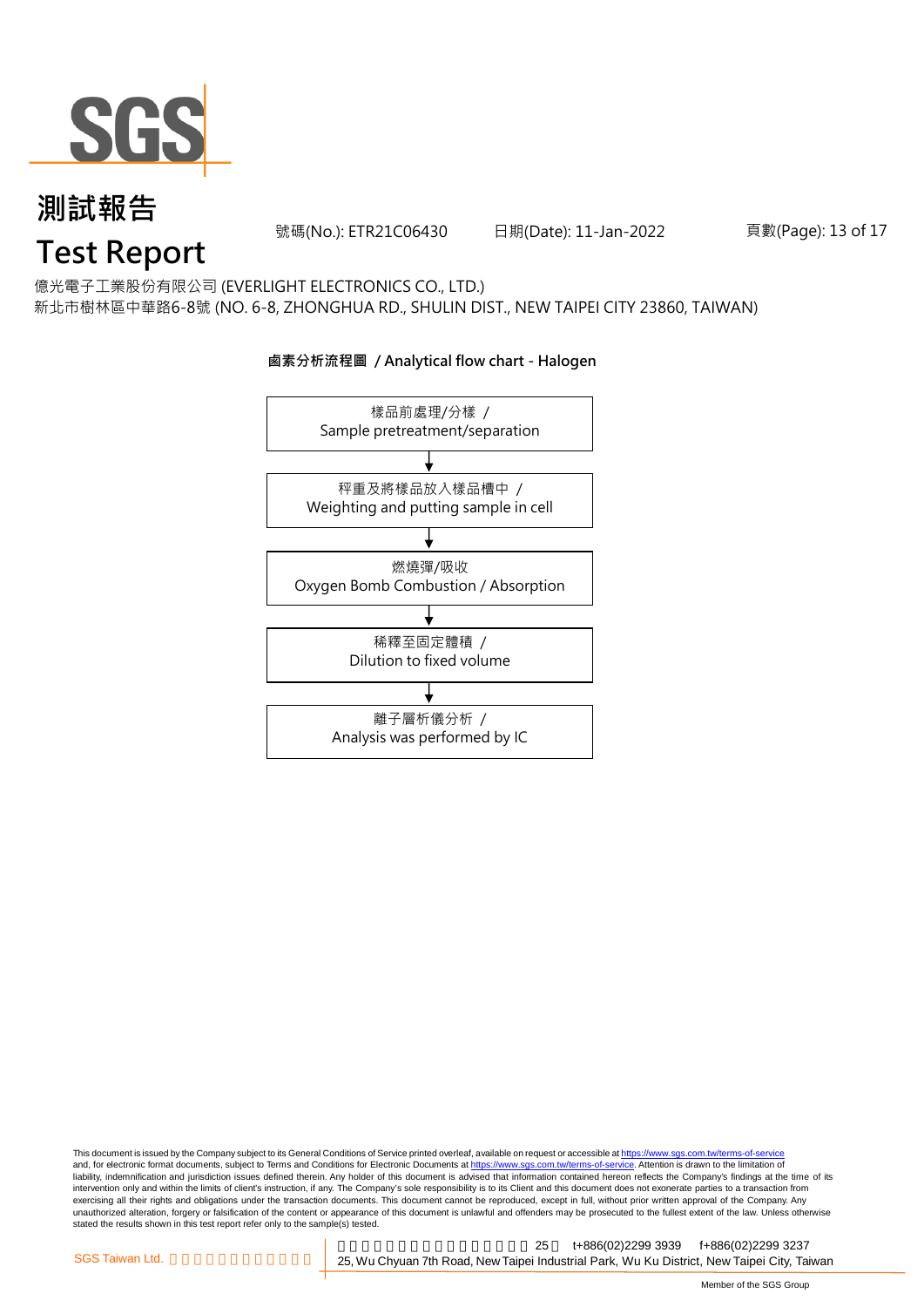

號碼(No.): ETR21C06430 日期(Date): 11-Jan-2022

#### 頁數(Page): 14 of 17

億光電子工業股份有限公司 (EVERLIGHT ELECTRONICS CO., LTD.)

新北市樹林區中華路6-8號 (NO. 6-8, ZHONGHUA RD., SHULIN DIST., NEW TAIPEI CITY 23860, TAIWAN)

#### **全氟辛酸/全氟辛烷磺酸分析流程圖 / Analytical flow chart - PFOA/PFOS**



This document is issued by the Company subject to its General Conditions of Service printed overleaf, available on request or accessible at <u>https://www.sgs.com.tw/terms-of-service</u><br>and, for electronic format documents, su liability, indemnification and jurisdiction issues defined therein. Any holder of this document is advised that information contained hereon reflects the Company's findings at the time of its intervention only and within the limits of client's instruction, if any. The Company's sole responsibility is to its Client and this document does not exonerate parties to a transaction from exercising all their rights and obligations under the transaction documents. This document cannot be reproduced, except in full, without prior written approval of the Company. Any<br>unauthorized alteration, forgery or falsif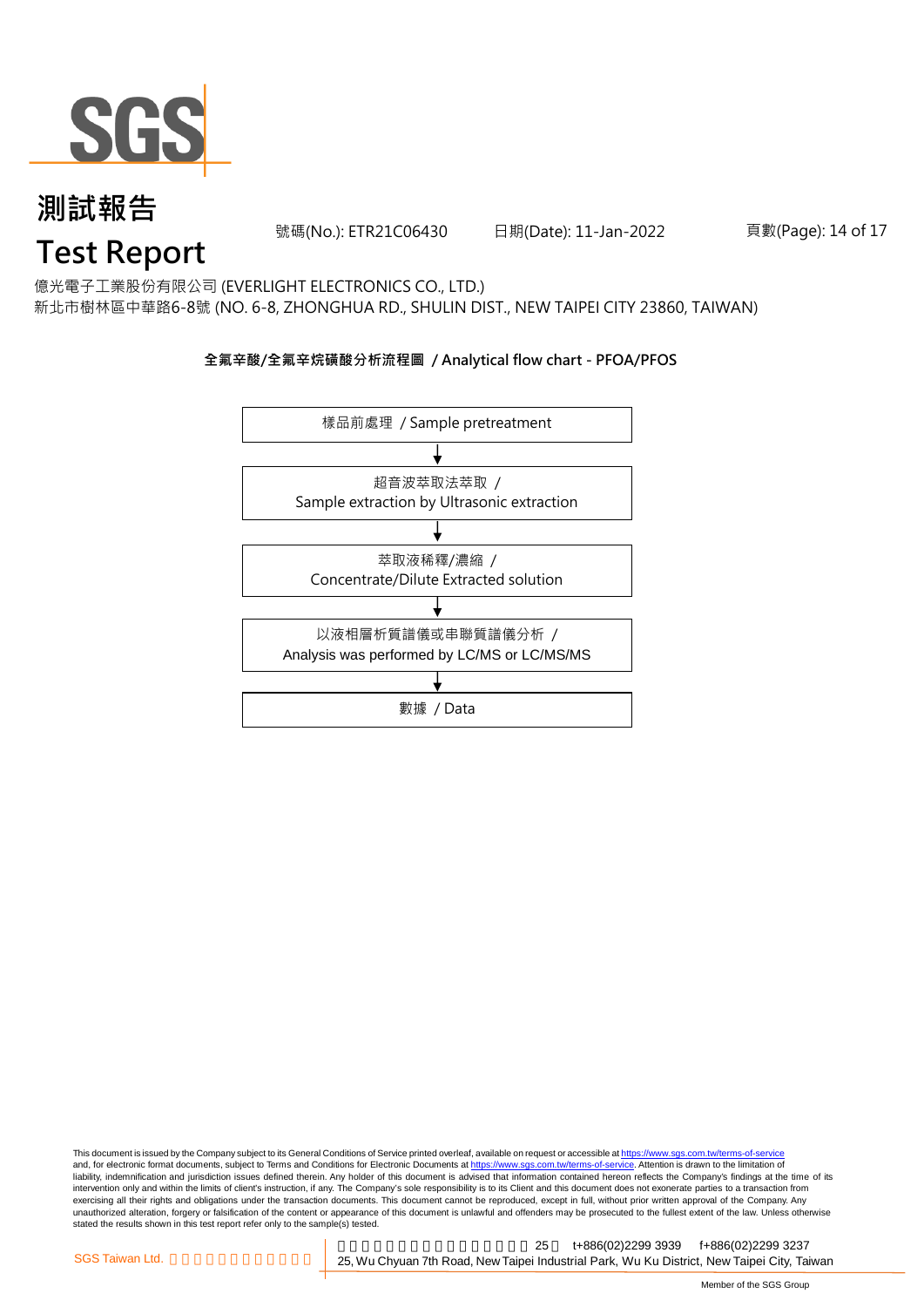

號碼(No.): ETR21C06430 日期(Date): 11-Jan-2022

頁數(Page): 15 of 17

#### 億光電子工業股份有限公司 (EVERLIGHT ELECTRONICS CO., LTD.)

新北市樹林區中華路6-8號 (NO. 6-8, ZHONGHUA RD., SHULIN DIST., NEW TAIPEI CITY 23860, TAIWAN)



#### This document is issued by the Company subject to its General Conditions of Service printed overleaf, available on request or accessible at <u>https://www.sgs.com.tw/terms-of-service</u><br>and, for electronic format documents, su liability, indemnification and jurisdiction issues defined therein. Any holder of this document is advised that information contained hereon reflects the Company's findings at the time of its intervention only and within the limits of client's instruction, if any. The Company's sole responsibility is to its Client and this document does not exonerate parties to a transaction from exercising all their rights and obligations under the transaction documents. This document cannot be reproduced, except in full, without prior written approval of the Company. Any<br>unauthorized alteration, forgery or falsif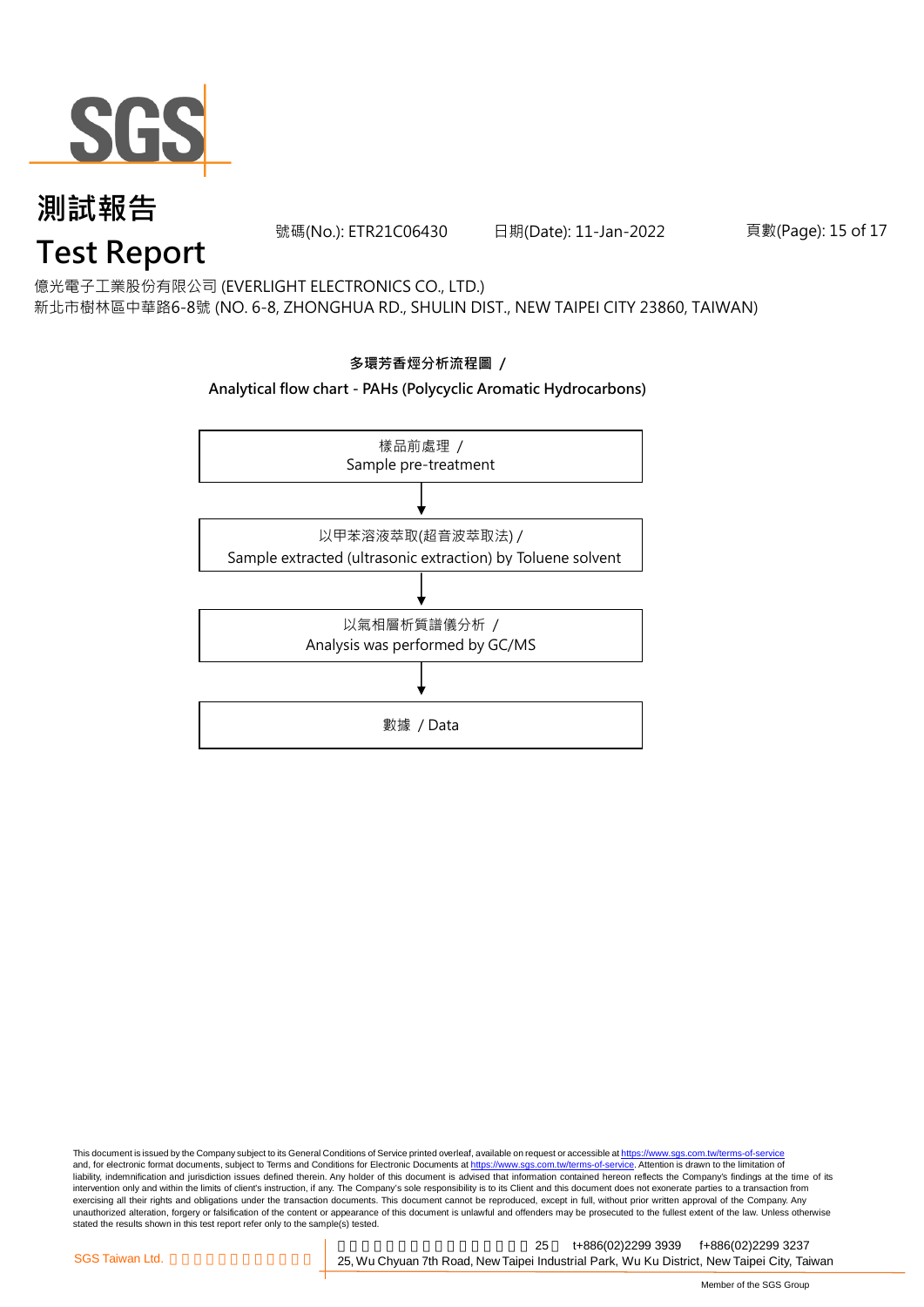

號碼(No.): ETR21C06430 日期(Date): 11-Jan-2022

#### 頁數(Page): 16 of 17

億光電子工業股份有限公司 (EVERLIGHT ELECTRONICS CO., LTD.)

新北市樹林區中華路6-8號 (NO. 6-8, ZHONGHUA RD., SHULIN DIST., NEW TAIPEI CITY 23860, TAIWAN)

#### **元素(含重金屬)分析流程圖 / Analytical flow chart of Elements (Heavy metal included)**

根據以下的流程圖之條件,樣品已完全溶解。

These samples were dissolved totally by pre-conditioning method according to below flow chart.

【參考方法/Reference method:US EPA 3051A、US EPA 3052】



\* US EPA 3051A 方法未添加氫氟酸 / US EPA 3051A method does not add HF.

This document is issued by the Company subject to its General Conditions of Service printed overleaf, available on request or accessible at https://www.sgs.com.tw/terms-of-service and, for electronic format documents, subject to Terms and Conditions for Electronic Documents at https://www.sgs.com.tw/terms-of-service. Attention is drawn to the limitation of liability, indemnification and jurisdiction issues defined therein. Any holder of this document is advised that information contained hereon reflects the Company's findings at the time of its intervention only and within the limits of client's instruction, if any. The Company's sole responsibility is to its Client and this document does not exonerate parties to a transaction from exercising all their rights and obligations under the transaction documents. This document cannot be reproduced, except in full, without prior written approval of the Company. Any<br>unauthorized alteration, forgery or falsif stated the results shown in this test report refer only to the sample(s) tested.